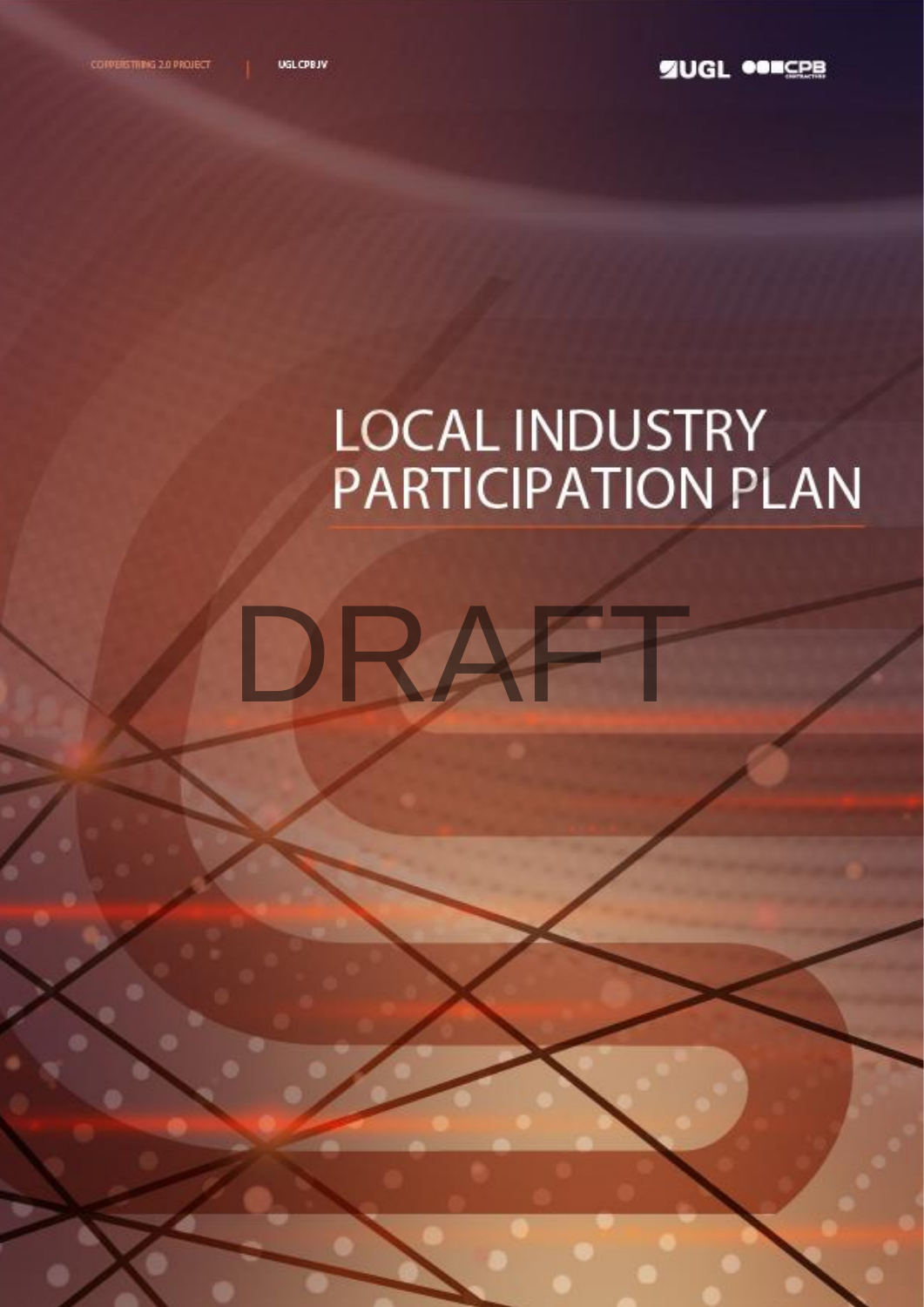# <span id="page-1-0"></span>Approvals and Reviews

# **Local Industry Participation Plan**

| Project         | CopperString 2.0       |
|-----------------|------------------------|
| <b>Client</b>   | CuString Pty Ltd       |
| Document Number | 0643-JV-PLN-LIP-0008-B |

| <b>Revision History</b> |                                   |                 |                     |                       |            |  |  |  |
|-------------------------|-----------------------------------|-----------------|---------------------|-----------------------|------------|--|--|--|
| <b>Rev</b><br>No.       | Description of<br><b>Revision</b> | <b>By</b>       | Checked             | Approved              | Date       |  |  |  |
| A                       | Issued for project<br>Submission  | Jason Heatley   | <b>Adrian Terry</b> | <b>Richard Alford</b> | 01/04/2021 |  |  |  |
| B                       | Silver                            | Rashelle Rayner | <b>Adrian Terry</b> | <b>Richard Alford</b> | 25/06/2021 |  |  |  |
|                         |                                   |                 |                     |                       |            |  |  |  |
|                         |                                   |                 |                     |                       |            |  |  |  |

*This plan has been developed by UGL/CPB JV to define the management objectives and practices that are to be implemented during the execution of Contract activities. It is the private property of UGL/CPB Limited and without their consent must not be shown or given to any competitor or third parties or used by the recipient for purposes other than those for which they are issued. Any printed documents shall be considered as uncontrolled.*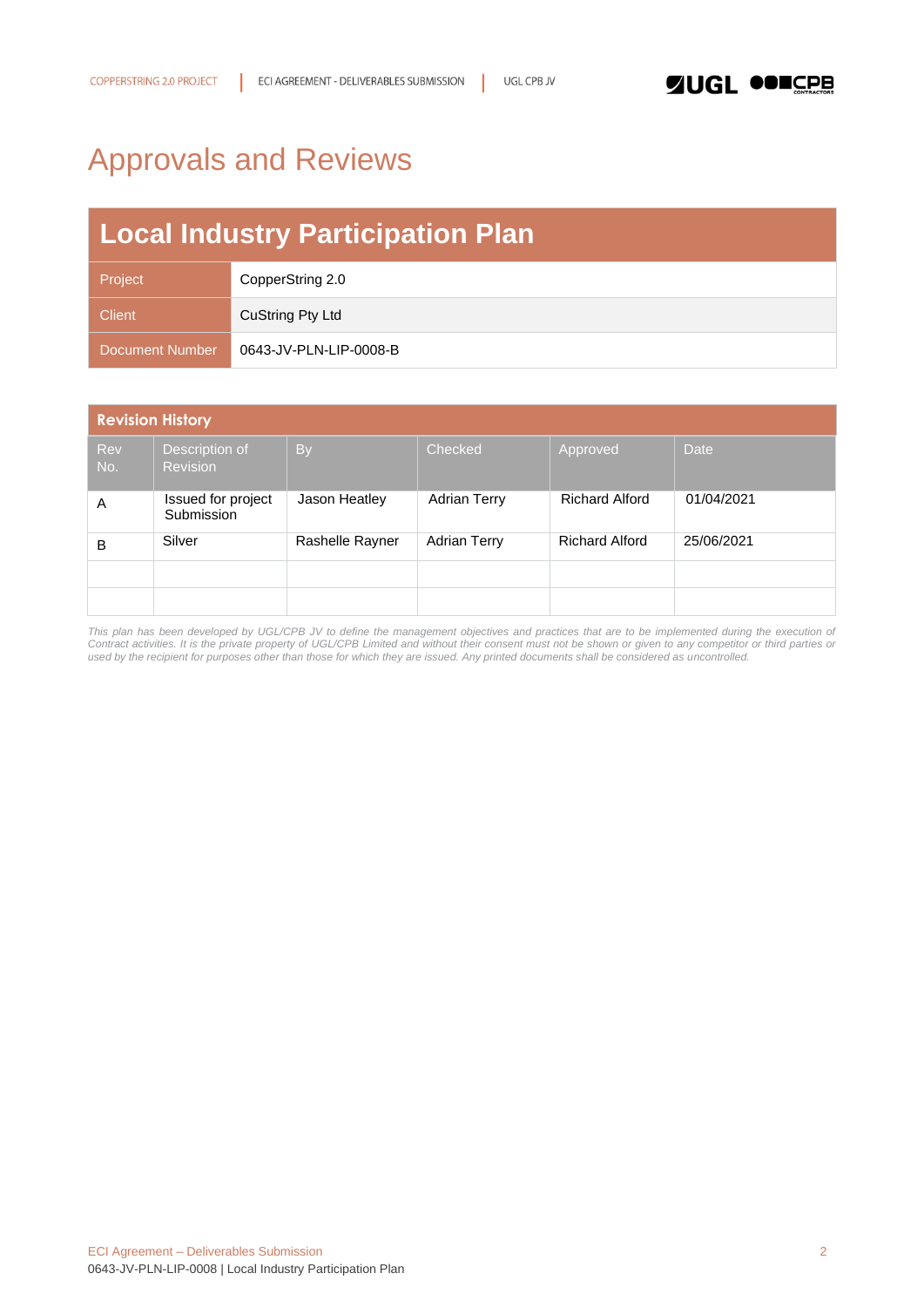1



## **Contents**

| $\mathbf{1}$ . |     |  |
|----------------|-----|--|
|                | 1.1 |  |
|                | 1.2 |  |
|                | 1.3 |  |
|                | 1.4 |  |
|                | 1.5 |  |
| 2.             |     |  |
|                | 2.1 |  |
|                | 2.2 |  |
|                | 2.3 |  |
| 3.             |     |  |
|                | 3.1 |  |
|                | 3.2 |  |
|                | 3.3 |  |
|                | 3.4 |  |
|                | 3.5 |  |
| 4.             |     |  |
|                | 4.1 |  |
|                | 4.2 |  |
|                | 4.3 |  |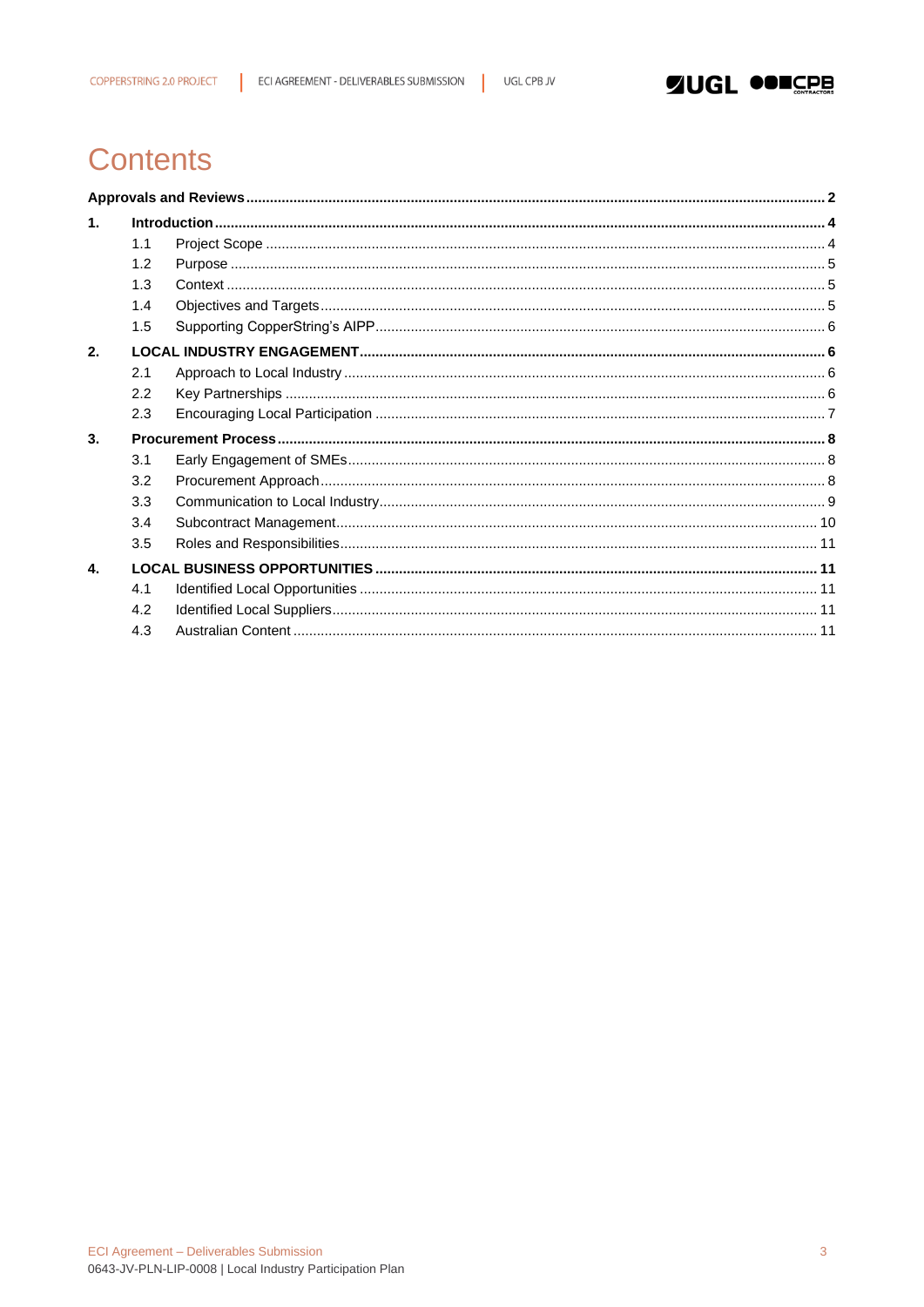### <span id="page-3-0"></span>**1. Introduction**

The purpose of the CopperString 2.0 project is to connect the North-West Minerals Provence (NWMP) of Queensland to the National Electricity Grid. This will not only allow existing loads in the Mt Isa and Cloncurry areas to be fed from the National Electricity Market NEM, but also provide access to new mining loads and opportunity for connection of renewable generation.

### <span id="page-3-1"></span>**1.1 Project Scope**

The CopperString 2.0 Project (the Project) is an extra high voltage transmission system intended to connect the North-West Power System (NWPS) near Cloncurry and Mount Isa to the Powerlink network and National Electricity Market (NEM) at Woodstock. Figure 1 below provides an overview of the Project.



*Figure 1: CopperString 2.0 Project - Proposed Transmission Line*

CopperString 2.0 will connect into the existing Powerlink 275kV lines at Mulgrave (77 kms south of Townsville) and extend some 1100km to Mt Isa via Hughenden and Cloncurry.

At Woodstock, Powerlink will provide a 275kV switching station (Mulgrave) that will cut into the existing double circuit 275kV lines between Ross and Strathmore. The Mulgrave switching station will be located adjacent to the CopperString 2.0 275/330kV substation (Woodstock).

A double circuit 330kV line (approximately 330km) will then run west to the Hughenden area where a new 330kV switching station (Flinders) will provide reactive power support for the system and a connection point for the Mount James substation approximately 80km North. The Mount James substation services the renewable generation area around Kennedy enabling zone development.

The 330kV double circuit line (approximately 400kms) will then extend to Cloncurry where a new 330/220kV substation (Dajarra Rd) will be constructed. This substation will again provide reactive power support to the system as well as allow connection at 220kV to the following:

- The existing Energy Queensland 220kV system at Cloncurry;
- A new 220kV southern spur to Mount Dore and Woodya; and
- A new 220kV line connecting Mt Isa.

The new 220kV line to Mt Isa (approximately 100kms) will complete the connection to the NWMP where a new 220/132kV substation (Mt Isa) will provide connection to the existing system.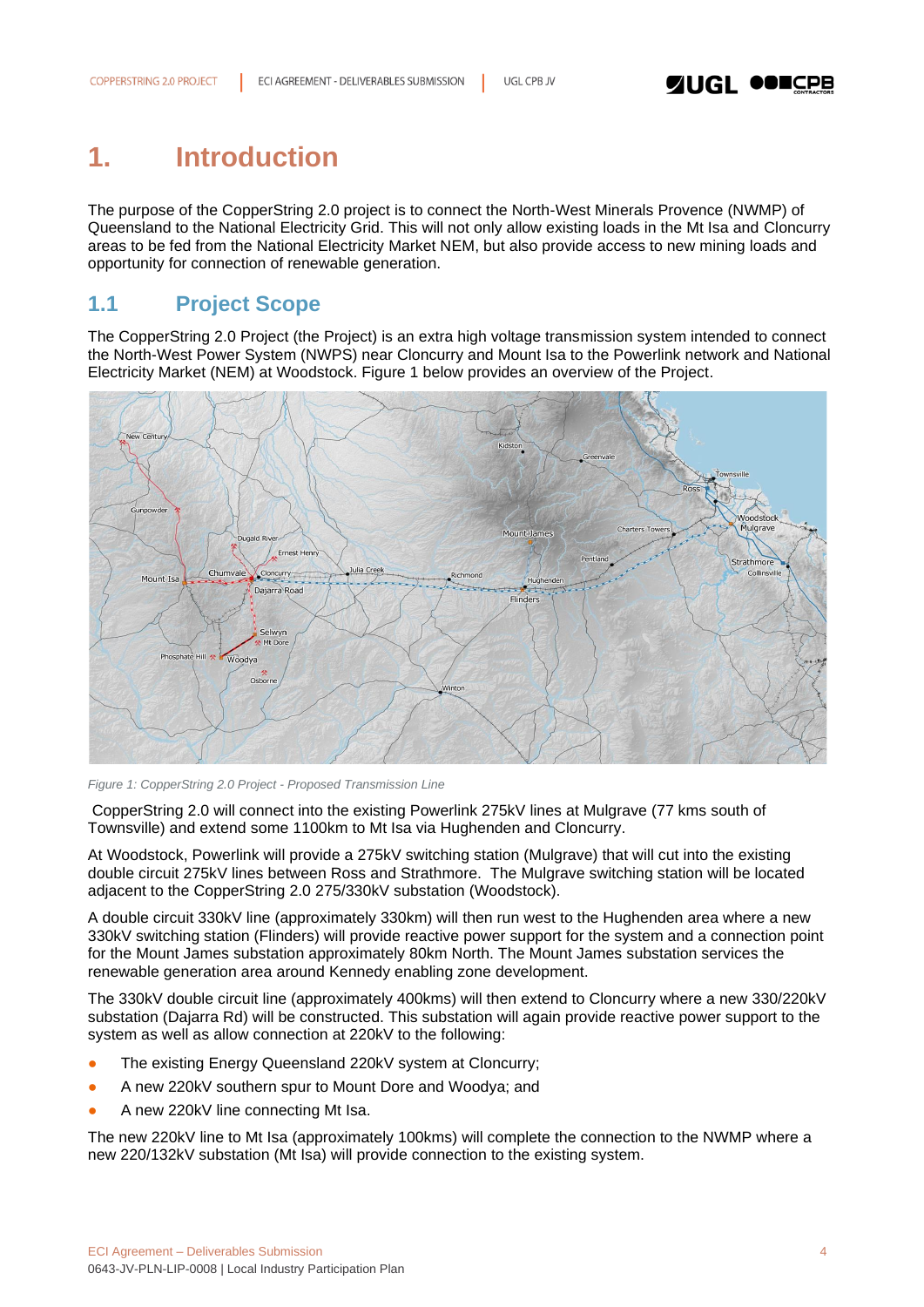

The southern spur will consist of a new 220kV line (approximately 110kms) to a new 220/132kV substation (Selwyn). A further double circuit 132kV will run from Selwyn and connect in to Woodya (50kms). Woodya is a new 132kV switching substation servicing the Phosphate Hill area and other local loads.

Selwyn 220/132kV substation will provide 132kV feeds for loads in the Mt Dore area.

Refer to drawing 3200-0643-DP1-DWG-001 "CopperString 2.0 Overall System Single Line Diagram Initial Arrangement" for further details.

#### <span id="page-4-0"></span>**1.2 Purpose**

The purpose of this plan is to describe the UGL CPB JV approach to managing local industry participation on the Project to improve local industry and project outcomes and enhance engagement and reputation with these stakeholders. The approach ensures that the management of local industry issues will be implemented in a planned, systematic, documented and cost-effective manner, minimising negative impacts on the local industry and wider community.

The plan demonstrates how UGL CPB JV will meet CopperString EPC's Employer's Requirements for Contractors and the requirements of all applicable local industry and procurement relevant to the performance of the scope of works.

### <span id="page-4-1"></span>**1.3 Context**

UGL CPB JV expects that affected communities and stakeholders will provide positive rather than neutral reaction to our site-based activities. Our Local Industry Participation Plan is designed to ensure appropriate engagement with local communities to enhance regional economies through local procurement where cost effective to do so and to ensure that we satisfy the local industry participation outlined in the CopperString 2.0 and UGL CPB JV Procurement Plan and Corporate Policy, reflecting State and Federal Government Procurement Policy requirements.

Ultimately, we intend that local industry participation during delivery of CopperString 2.0 will result in a positive legacy to local communities.

This management plan should be read in conjunction with the following Plans:

- Local Industry Participation Plan Schedule (CopperString) (2)
- Local and Indigenous Employment Engagement and Training Plan (CopperString)
- CopperString 2.0 Project Procurement Plan.

### <span id="page-4-2"></span>**1.4 Objectives and Targets**

The target shown in Table 1 below is designed to facilitate the management and implementation of local industry on CopperString 2.0.

*Table 1: Anticipated Percentage of Locally Sourced Delivery Phased Products and Services*

| <b>Products and Services</b>  | % of Total Subcontract/Supply Value |
|-------------------------------|-------------------------------------|
| Estimated Local Project Spend | <b>20%</b>                          |

The selection of local labour, subcontractors and suppliers will be targeted, if appropriate, to maximise local involvement in the Project. Guidance from the both the CopperString 2.0 Team and UGL CPB JV Project Leadership Team will be integral part of this selection process.

Face to face engagement with local and indigenous businesses will be a priority.

We intend to engage local resources to support the local community in the regional communities along the project alignment. The UGL CPB JV procurement procedure will be followed to ensure subcontractors are compliant with the requirements of the Contract. If compliant, favourable weighting given to local/regional and Indigenous companies.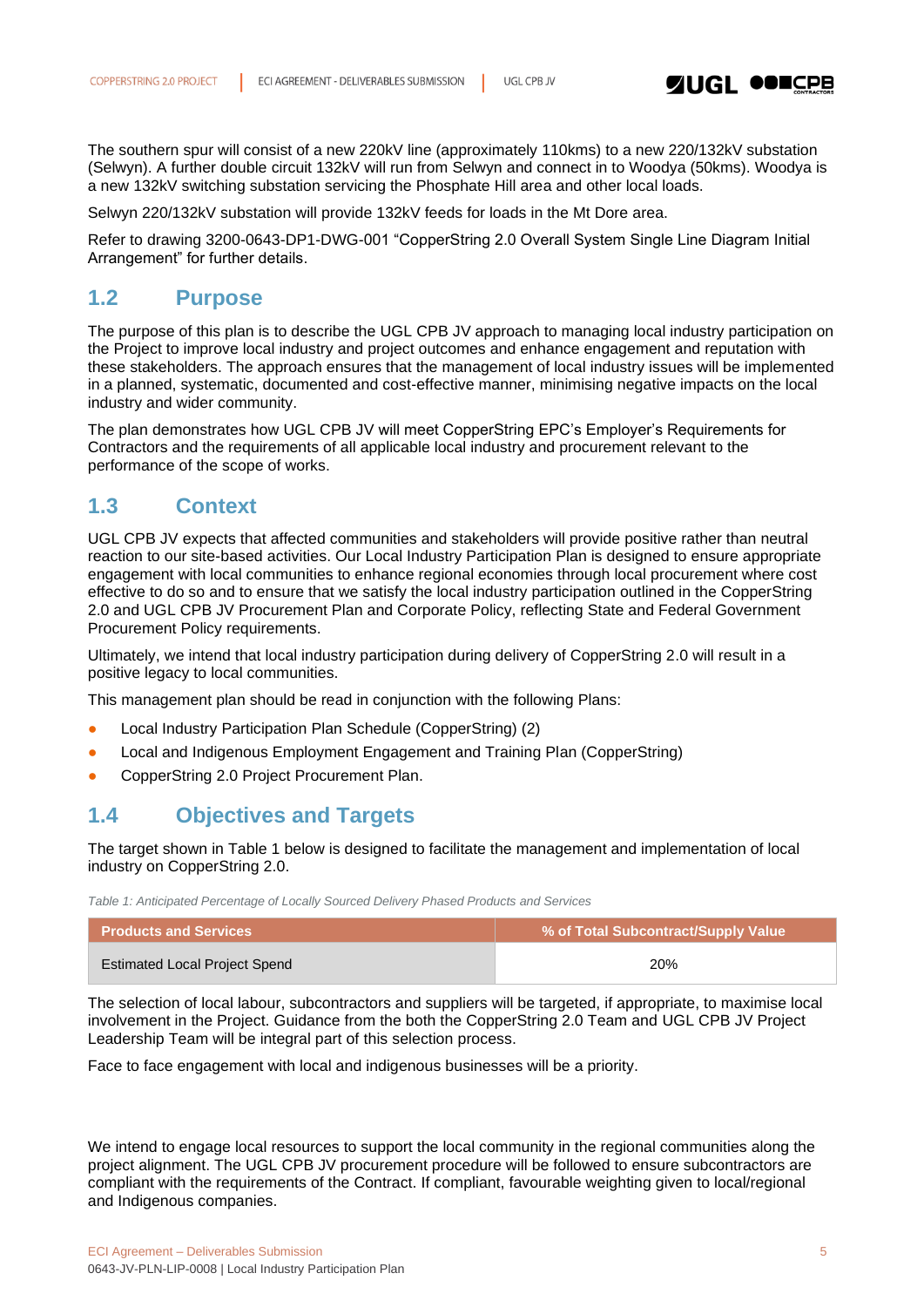

UGL CPB JV local industry performance will be monitored and work processes reviewed to improve and encourage learning. The objectives and targets set out below will be reviewed monthly and included in project reports.

### <span id="page-5-0"></span>**1.5 Supporting CopperString's AIPP**

UGL CPB JV will support CopperString 2.0 to deliver its requirements under its Australian Industry Participation Plan (AIPP) by:

- Developing a Procurement Management Plan outlining the procurement management controls, objectives and requirements set for the Project, including those within the AIPP
- Reflecting local industry participation obligations within subcontract and supply instruments
- <span id="page-5-1"></span>Committing an experienced team of procurement professionals to drive AIPP outcomes.

### **2. LOCAL INDUSTRY ENGAGEMENT**

### <span id="page-5-2"></span>**2.1 Approach to Local Industry**

UGL CPB JV approach to local industry engagement will support and enhance positive impacts for future operations within the local area by:

- Identifying subcontractor actions to provide local industry with full, fair and reasonable opportunity to participate in the project scope of works
- Providing procurement and subcontracting strategies to facilitate and maximise local (including Aboriginal business) participation
- Creating sustainable opportunities for Indigenous participation through engagement with subcontractors and Supply Nation
- Supporting contractor commitments to build capability and capacity of local industry, to assist businesses to both participate on the Project and become more competitive in the future
- Identifying local industry stakeholder engagement and communication needs that align with CuString Pty Ltd's
- Monitoring, measuring and reporting progress against the local industry requirements.

We will present supplier and subcontractor opportunities to the widest possible market, optimise the Project's small and medium enterprise (SME) content with a strong regional flavour, and foster long-term reciprocal relationships with the supply chain by:

- Establishing key partnerships with industry, Indigenous and local organisations
- Communicating opportunities through clear and regular interactions with local businesses, chambers of commerce and local councils along the alignment
- Using our tested procurement approach to maximise local and SME content throughout delivery.

### <span id="page-5-3"></span>**2.2 Key Partnerships**

For stakeholder engagement to be effective, it is necessary to identify and thoroughly understand the Project's stakeholders and their needs, expectations and relationship to the Project. This understanding is achieved through the conduct of a stakeholder analysis (profiling) and the identification of the appropriate engagement level and type of activities that will ensure stakeholders are informed, involved and consulted in an open, timely and transparent manner.

UGL CPB JV acknowledges there are a range of stakeholders that form part of the Project's 'community of interest'. A summary of the key stakeholder groups relevant to local procurement opportunities is shown in Table 2 below, however we acknowledge that the stakeholder list will be continually further developed as new stakeholders may be identified.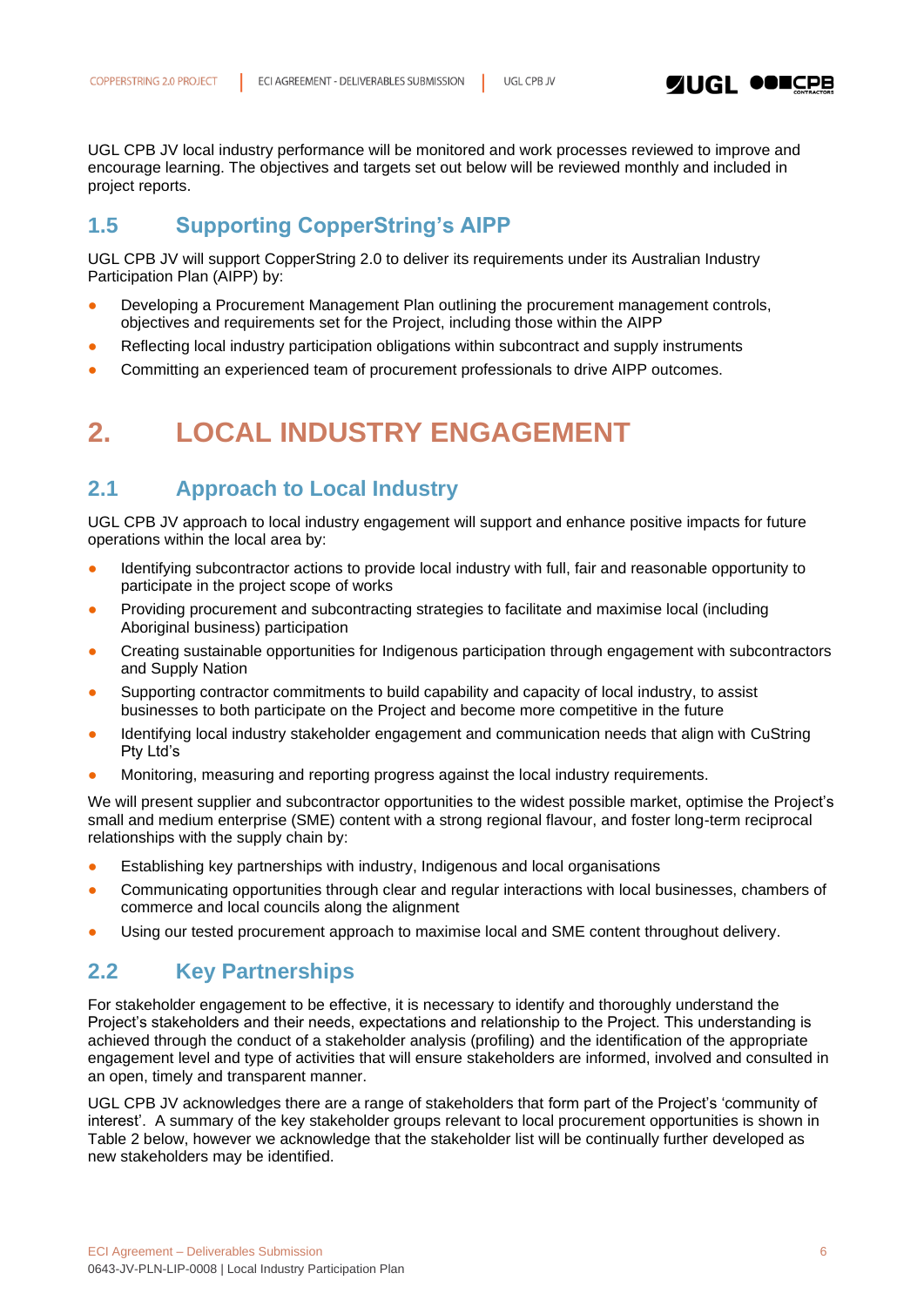

UGL CPB JV and our key partners will implement the initiatives detailed in the table below to support the participation of regional Queensland businesses, SMEs and Recognised Aboriginal Businesses (RABs) in the supply chain and to assist in building capability and capacity in the local market.

#### *Table 2: Key Initiatives to Support Participation of Regional Qld Businesses*

|                              | <b>Australian Industry</b>                                                               | <b>Indigenous Business</b>                                                                               | <b>Local Industry</b>                                                                                                     |
|------------------------------|------------------------------------------------------------------------------------------|----------------------------------------------------------------------------------------------------------|---------------------------------------------------------------------------------------------------------------------------|
| <b>Key Partners</b>          | <b>AIG</b>                                                                               | Supply Nation;                                                                                           | Business Chamber (BC)                                                                                                     |
| Rationale of<br>partnership  | Allow smaller supply<br>chain businesses to<br>receive professional<br>managerial advice | Raise awareness to<br>maximise exposure to,<br>and interest from the<br>Aboriginal business<br>community | Raise awareness of project<br>opportunities across the<br>broader business<br>community                                   |
| Description of<br>Initiative | <b>Entrepreneurs Program</b>                                                             | Participation in monthly<br>forums hosted by Local<br><b>Regional City Councils</b>                      | Participation in WWBC<br>forums to maximise project<br>exposure to a diversity of<br>businesses in Northern<br>Queensland |
| Inputs                       | Expertise, networks<br>and advice                                                        | Resources and funding                                                                                    | Resources and funding                                                                                                     |
| Outputs                      | Improved business<br>processes                                                           | Exposure of commercial<br>opportunities                                                                  | Exposure of commercial<br>opportunities                                                                                   |
| Timeline                     | Supplier dependent                                                                       | Commencing on contract<br>award through to<br>procurement close                                          | Commencing on contract<br>award through to<br>procurement close                                                           |
| Outcome                      | Better systems for<br>subcontractors,<br>improving business<br>opportunities             | Highest possible<br>Aboriginal content in the<br>supply chain                                            | Highest possible local<br>participation in the supply<br>chain.                                                           |
|                              | Better supply network<br>for UGL CPB JV                                                  |                                                                                                          |                                                                                                                           |

In addition, UGL CPB JV will partner with Social Traders, which focuses entirely on social (including disability) enterprise development across Australia. The organisation builds local enterprises through business skills and networking, development programs, and connecting public and private sector organisations with social enterprises.

We will leverage UGL CPB JV working relationship with social enterprises to ensure the Project effectively supports relevant social enterprises through training/upskilling and employment opportunities and providing support in relation to business model development, financing model and strategy, sales and marketing, partnerships, organisational development and financial management. We will continue to identify regionally based indigenous businesses and community associations in appropriate elements of the project where their services align.

### <span id="page-6-0"></span>**2.3 Encouraging Local Participation**

UGL CPB JV will encourage all relevant community organisations, interests and enterprises to tender for the provision of goods and services on the project, in particular local Indigenous subcontractors/suppliers of the Birri, Kudjala, Yirendali, Wanamara, Mitakoodi Juhnjlar, Mitakoodi & Mayi and Kalkadoon people and other regional traditional owners.

However, all tenders will be comparably evaluated on the basis of the supply of goods and services and their level of quality, cost effectiveness, compliance to trading terms requirements and reliability.

Guidance and assistance will be provided to Indigenous businesses on policies and procedures regarding subcontract work. Feedback will be provided to assist improvement to businesses outlined in this clause should they not be successful in prequalification or tendering.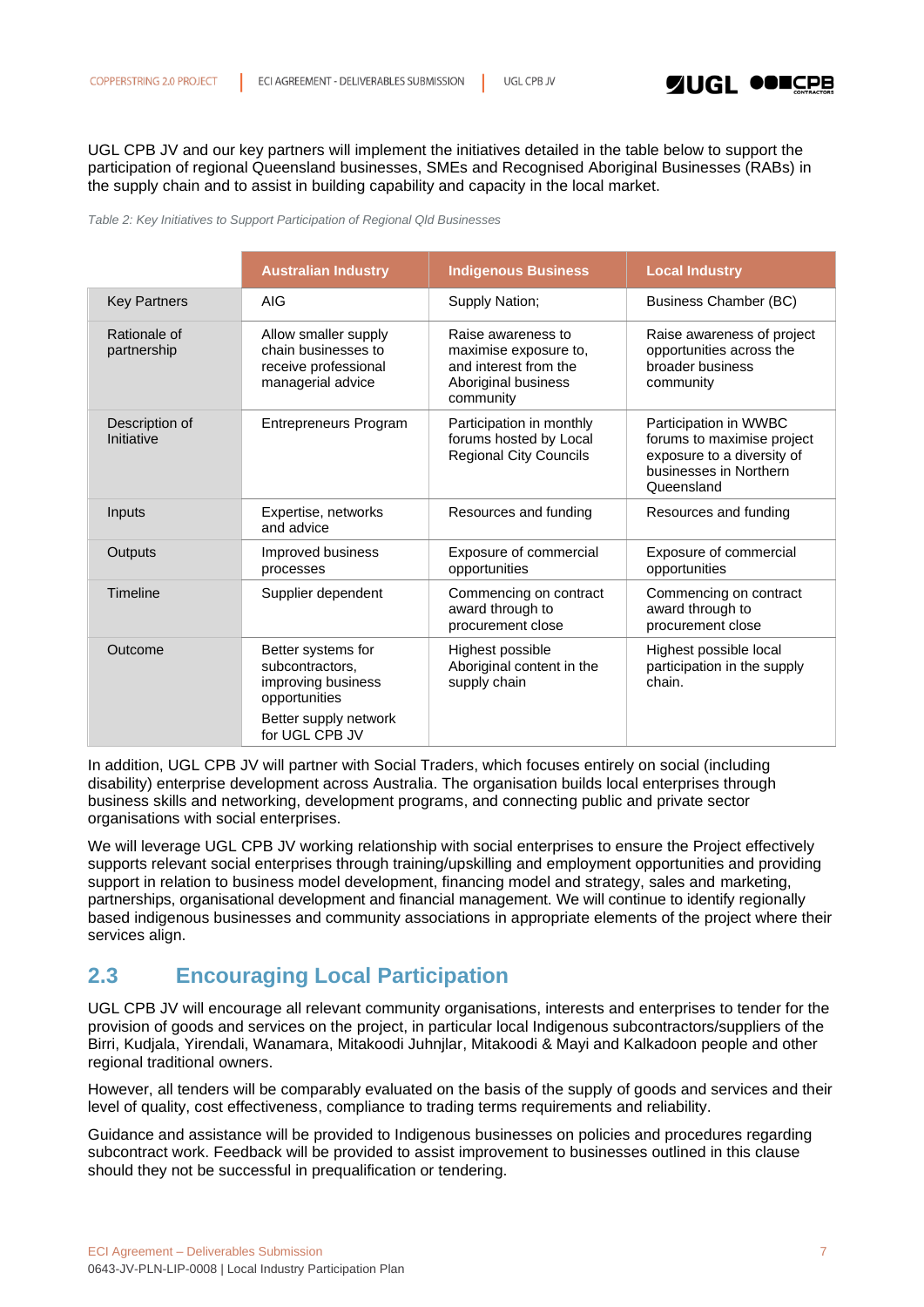

### <span id="page-7-0"></span>**3. Procurement Process**

### <span id="page-7-1"></span>**3.1 Early Engagement of SMEs**

Early engagement with subcontractors and suppliers is an important part of how we will support CopperString 2.0 to meet its requirements under the AIP Plan. We have engaged with a number of potential Australian subcontractors and suppliers to date as part of the tender phase. These entities have submitted initial costings across multiple packages. Many of these potential subcontractors and suppliers are based in Queensland and the regional areas.

On contract award, we will build on these established opportunities and work quickly to activate the Industry Capability Network (ICN) or similar to identify and engage with additional local suppliers. We will ensure Australian Standards and codes are used in the formulation of specifications, tenders and the letting of contracts. We will assemble a team of experienced procurement professionals to realise the outcomes of this plan and ensure that communications with supply chains are conducted in a consistent, coherent and fair manner with a focus on local industry participation.

### <span id="page-7-2"></span>**3.2 Procurement Approach**

UGL CPB JV procurement procedures and practices will promote full, fair and reasonable decision making when awarding contracts, and will be tailored for local capacity and capability by:

- Breaking down large packages of work or combining opportunities
- Developing work packages that suit the capability and capacity of local and Australian entities
- Staging independent work areas for tender by different suppliers
- **•** Prefabricating materials for local installation
- Assisting local partnerships that may help local business deliver packages beyond their current capacity and skills
- Directing visits and enquiries to potential local suppliers.

UGL CPB JV delivery phase work packages will be structured to enable maximum local supplier participation and will include the applicable Australian Standards in specifications as well as performance objectives that are not overly prescriptive or only written around imported goods. We will select local suppliers based on prequalification criteria and verification in accordance with contractual requirements and provide evaluation weighting to Local and aboriginal content.

Potential tenders and supply opportunities will be advertised on the project website, in local newspapers and other media, as well as with ICN and other organisations that support local SMEs and RABs. Opportunities will be offered to suitable local entities, and once work packages are awarded, successful companies will be displayed on the ICN Gateway.

Subcontractors and suppliers will be assessed to ensure they have sustainable work practices that support AIPP objectives before contract award. Tender documents will include the requirements and obligations for local sourcing of SMEs, Indigenous businesses and social enterprises. As part of our subcontractor management, our standard suite of terms and conditions will be updated to outline the nominated target and reporting requirements.

The process for selection of subcontractors and suppliers which support our objective of maximising AIP opportunities is included in Figure 1 below.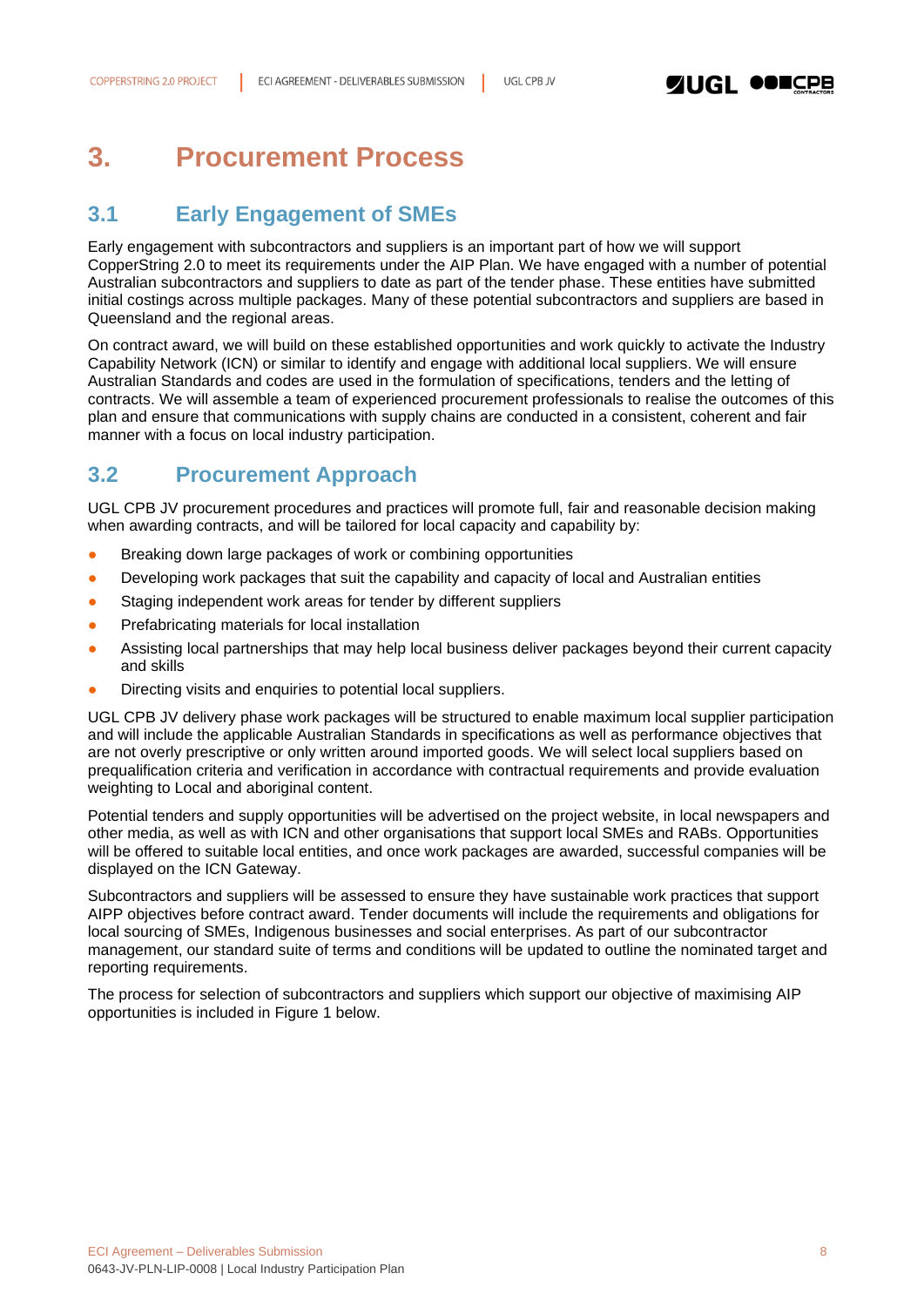### **SINGL ODESPR**

#### *Figure 2: AIP Management - Subcontractors and Suppliers*

| <b>PLAN</b>                                                 |                                                                                                                                                                                                                                                                                              | <b>PROCURE</b>                                                                                                                                                                                              |                                                                                                                 |                                                                                                                                                                                                 | <b>DELIVERY, REPORTING &amp;</b><br><b>SUPPORT</b>                                                                                                                                                                                    | <b>MANAGEMENT</b>                                                        | Phase |
|-------------------------------------------------------------|----------------------------------------------------------------------------------------------------------------------------------------------------------------------------------------------------------------------------------------------------------------------------------------------|-------------------------------------------------------------------------------------------------------------------------------------------------------------------------------------------------------------|-----------------------------------------------------------------------------------------------------------------|-------------------------------------------------------------------------------------------------------------------------------------------------------------------------------------------------|---------------------------------------------------------------------------------------------------------------------------------------------------------------------------------------------------------------------------------------|--------------------------------------------------------------------------|-------|
| Project<br><b>Director</b><br>Procurement<br><b>Manager</b> |                                                                                                                                                                                                                                                                                              | <b>Projects Control Manager</b><br><b>Procurement Manager</b><br><b>Commercial Manager</b>                                                                                                                  |                                                                                                                 |                                                                                                                                                                                                 | <b>Projects Control Manager</b><br><b>Procurement Manager</b>                                                                                                                                                                         | Project Director /<br>Leadership Team                                    | Resp  |
| Project<br>Procurement<br>Plan<br><b>Key Packages</b>       | <b>Request for</b><br>Tender (RFT)<br>Prequalification<br>$\bullet$ Local<br>Participation<br><b>Requirements</b><br>& Technical<br><b>Specifications</b><br>Selection of<br><b>Subcontractors</b><br>& Suppliers<br>Provide Toolkit<br>(including<br>details of<br>contracts.<br>processes) | <b>Tender</b><br>Comparison<br><b>Subcontract</b><br>or / Supplier<br>Ranking<br>Elevate AIP<br>in non-price<br>scoring<br><b>Tender</b><br><b>Clarification</b><br><b>Meetings</b><br>with focus<br>on AIP | <b>Negotiation</b><br>Explore<br>incentive<br>regime<br>Recommend<br>ation of<br>Award<br>Contract<br>execution | <b>Administration</b><br>of Contract<br>$\bullet$ Evaluate<br>performance in<br>the delivery of<br>services.<br>• Prepare 'Local<br>Industry<br>Participation<br>Monthly<br>Progress<br>Report' | Subcontractor<br>& Supplier<br>Support for<br>Non-<br>Compliance<br>• Coordinated<br>through<br>Procurement<br>Manager as<br>appropriate<br>• Develop<br>corrective<br>actions<br>• Negotiate clear<br>deliverables<br>and timeframes | <b>Senior Executive</b><br>Meetings<br><b>Corrective Action</b><br>Plans | Scope |

#### **UGL CPB JV Legal Team**

- Tailor suite of subcontracts to include:
- AIP and other project specific requirements
- Monthly reporting requirements
- Mechanism to address non-compliances

### <span id="page-8-0"></span>**3.3 Communication to Local Industry**

Upon contract award, UGL CPB JV will access the database from tender phase and the Industry Capability Network (ICN) database and implement a program of additional briefing events with local businesses. The table below outlines the process we will use to communicate package opportunities and the requirements and outcomes expected.

| Table 3: Strategy for Communication of Supply Opportunities |  |  |  |  |  |  |  |  |  |  |
|-------------------------------------------------------------|--|--|--|--|--|--|--|--|--|--|
|-------------------------------------------------------------|--|--|--|--|--|--|--|--|--|--|

| <b>Action Item</b>  | <b>Description</b>                                                                                                                                                                                                    | <b>Outcome Sought</b>                                                                                                                             |
|---------------------|-----------------------------------------------------------------------------------------------------------------------------------------------------------------------------------------------------------------------|---------------------------------------------------------------------------------------------------------------------------------------------------|
| Briefing sessions*  | UGL CPB JV in conjunction with<br>CopperString 2.0 will develop a schedule of<br>face-to-face briefing events for businesses<br>within the local areas and relevant local<br>councils (see below for further details) | To allow local and Indigenous businesses to<br>receive updates on project procurement and<br>engage with representatives of tier 1<br>contractors |
| Contract conditions | Inclusion of contractual clauses in support of<br>local and Indigenous participation                                                                                                                                  | Demonstrated commitment to encouraging<br>Indigenous participation                                                                                |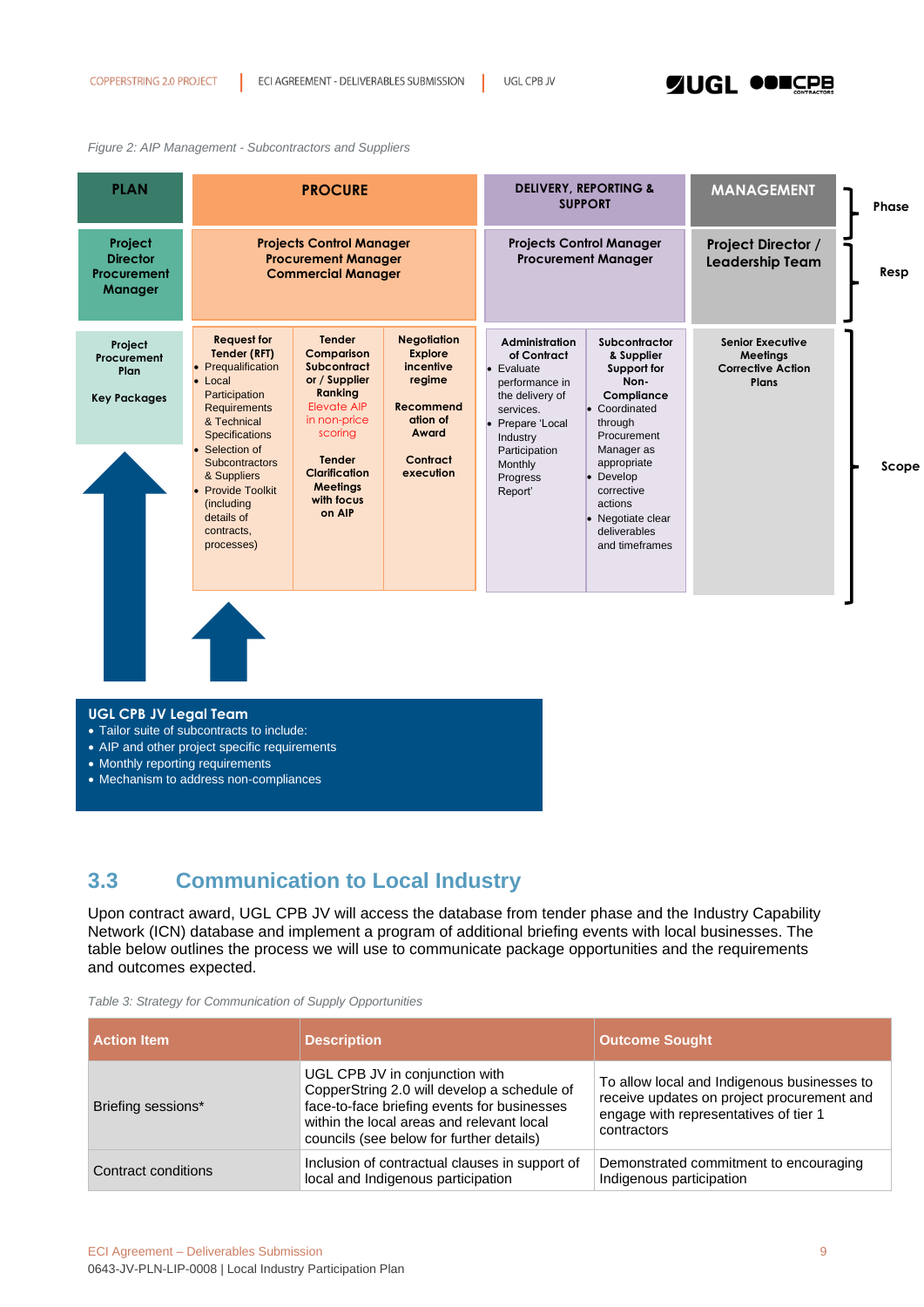

| Contract evaluation criteria             | Inclusion of local and Indigenous<br>participation as a weighted criterion in the<br>evaluation process                                                                                                        | Evaluate and compare competing<br>contractors' level of local and Indigenous<br>participation                                                                |
|------------------------------------------|----------------------------------------------------------------------------------------------------------------------------------------------------------------------------------------------------------------|--------------------------------------------------------------------------------------------------------------------------------------------------------------|
| Publication of successful<br>contractors | UGL CPB JV will publish names of<br>successful contractors who have been<br>awarded work packages on the project<br>website.                                                                                   | To allow lower tier contractors to identify<br>potential customers                                                                                           |
| Appointment of a responsible<br>person   | Tier 2 and 3 contractors are expected to<br>nominate a liaison officer to work in<br>collaboration with UGL CPB JV to identify<br>and monitor progress and reporting<br>requirements for participation targets | To ensure accountability for local and<br>Indigenous participation across the project<br>supply chain                                                        |
| Project gateway webpages                 | Identified Tenders for the Project will be<br>listed on eTender or similar                                                                                                                                     | To allow transparent communication of<br>supply opportunities for local and Indigenous<br>businesses to register an interest in supplying<br>to the Project. |

*\* Briefing sessions will be held quarterly after contract award, with further sessions to be provided if required to meet demand. They will be held at alternate times including outside business hours to allow maximum attendance. Dates and times will be advertised on the project website, on QLD Chamber of Commerce and relevant local news boards and via social media.*

Participants will be selected and notified through the established ICN Gateway database following contract award, and the initial Industry Briefing database. Publicity via Local Business Chamber, the UGL CPB JV Project website, direct mail, Daily Media, Aboriginal Affairs Qld and CopperString Advisory Groups will further increase awareness of the sessions.

Session content will include a project overview and opportunities for jobs, skills and local participation, service level expectations, procurement process and contact representation.

#### <span id="page-9-0"></span>**3.4 Subcontract Management**

The Project will put in place a monitoring, evaluation and reporting program to ensure the AIPP requirements are being met. The program, forming part of the Procurement Management Plan, will be overseen by the Project Controls Manager with support from the Procurement and Commercial Managers and will consist of processes and procedures to monitor and report on the progress of AIP Plan requirements. The program will be applied to the activities of both UGL CPB JV and subcontractors.

UGL CPB JV and subcontractor compliance with the AIPP will be governed by the following processes and strategies:

- Cascading requirements by incorporating industry participation requirements in subcontractor tender packages
- Establishing a regular and structured schedule of workshops hosted by UGL CPB JV to further inform development and AIP requirements
- Monitoring subcontractor compliance through weekly subcontractor meetings, monthly subcontractor reports, key performance indicators (KPIs), Work Health and Safety Committee meetings and project team meetings
- As part of a formal communications and continuous improvement process, the Project will meet with senior management of any subcontractors who are failing to meet their requirements and work with them to improve performance
- All subcontractors will be subject to the project reporting and management mechanisms prescribed in the UGL CPB JV Management System. These will include regular formal and informal reporting processes regarding compliance across established KPIs, including quality, safety, environment and productivity.

UGL CPB JV will monitor and report AIP Plan requirements to CopperString 2.0 using its reporting template through specific monthly data collection and reporting procedures.